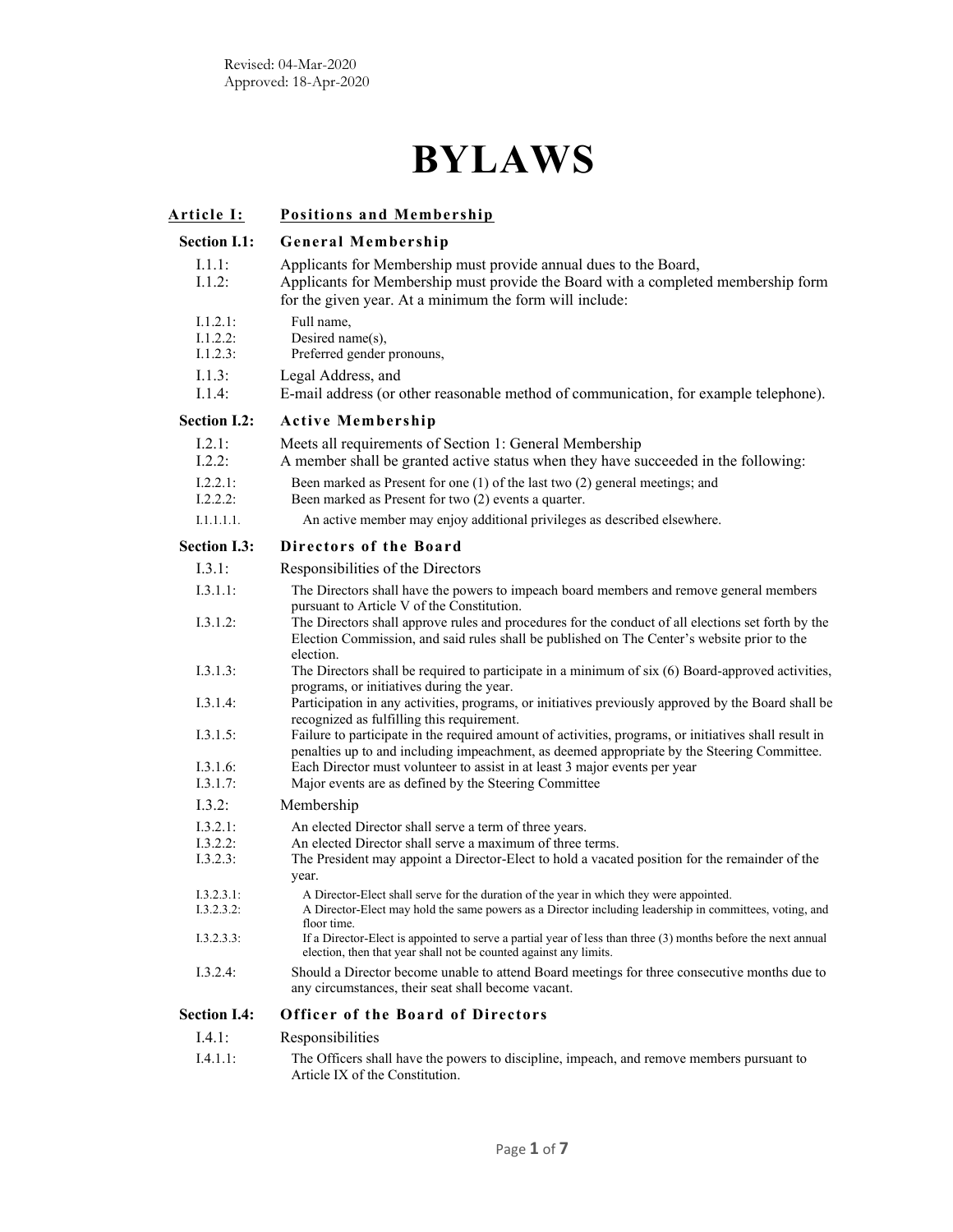| I.4.1.2:                                                                                       | The Officers shall vote to approve appointments made by the President, with a quorum obtaining<br>a successful vote.                                                                                                                                                                                                                                                                                                              |
|------------------------------------------------------------------------------------------------|-----------------------------------------------------------------------------------------------------------------------------------------------------------------------------------------------------------------------------------------------------------------------------------------------------------------------------------------------------------------------------------------------------------------------------------|
| I.4.2:                                                                                         | Membership                                                                                                                                                                                                                                                                                                                                                                                                                        |
| I.4.2.1:                                                                                       | Officers shall attend a majority of all functions of The Center in which a legitimate excuse for<br>absence is not presented to the other officers.                                                                                                                                                                                                                                                                               |
| I.4.2.1.1:                                                                                     | The President may require attendance at any function in which The Center is an active partner.                                                                                                                                                                                                                                                                                                                                    |
| I.4.3:                                                                                         | President                                                                                                                                                                                                                                                                                                                                                                                                                         |
| I.4.3.1:                                                                                       | The President will:                                                                                                                                                                                                                                                                                                                                                                                                               |
| I.4.3.1.1:<br>I.4.3.1.2:<br>I.4.3.1.3:                                                         | Conduct the general sessions of the Board,<br>Assign Directors to committees while accommodating the interests of the Directors when possible,<br>Attend to all logistic and scheduling needs for the Board,                                                                                                                                                                                                                      |
| I.1.1.1.2.                                                                                     | Prepare and present the annual documents,                                                                                                                                                                                                                                                                                                                                                                                         |
| I.4.3.1.4:<br>I.4.3.1.5:                                                                       | Be responsible for defining at least ten $(10)$ appropriate opportunities throughout the year to satisfy the<br>participation requirements of every Director, and<br>Help orient new Directors.                                                                                                                                                                                                                                   |
| I.4.4:                                                                                         | Vice-President                                                                                                                                                                                                                                                                                                                                                                                                                    |
| I.4.4.1:                                                                                       | The Vice-President will:                                                                                                                                                                                                                                                                                                                                                                                                          |
| I.4.4.1.1:<br>I.4.4.1.2:                                                                       | Attend to all logistic and scheduling needs for the Steering Committee, and<br>Prepare the Steering Committee Meeting agenda and make it available to all Directors reasonably before<br>the beginning of the meeting                                                                                                                                                                                                             |
| I.4.5:                                                                                         | Treasurer                                                                                                                                                                                                                                                                                                                                                                                                                         |
| I.4.5.1:                                                                                       | The Treasurer will:                                                                                                                                                                                                                                                                                                                                                                                                               |
| I.1.1.1.3.                                                                                     | Be the primary owner of all financial accounts,                                                                                                                                                                                                                                                                                                                                                                                   |
| I.1.1.1.4.                                                                                     | Initiate any physical work to be performed on The Center,                                                                                                                                                                                                                                                                                                                                                                         |
| I.1.1.1.5.                                                                                     | Attend to all logistic and scheduling needs for the Finance Committee, and                                                                                                                                                                                                                                                                                                                                                        |
| I.1.1.1.6.                                                                                     | Act as an authority on the current state of the Budget.                                                                                                                                                                                                                                                                                                                                                                           |
| I.4.6:                                                                                         | Secretary                                                                                                                                                                                                                                                                                                                                                                                                                         |
| I.4.6.1:                                                                                       | The Secretary will:                                                                                                                                                                                                                                                                                                                                                                                                               |
| I.4.6.1.1:<br>I.4.6.1.2:                                                                       | Update the Constitution and Bylaws to include any approved amendments,<br>Update the website to include all legislation, minutes, and other information deemed necessary weekly,                                                                                                                                                                                                                                                  |
| I.1.1.1.7.                                                                                     | Attend to all logistic and scheduling needs for the Public Affairs Committee,                                                                                                                                                                                                                                                                                                                                                     |
| I.4.6.1.3:                                                                                     | Be responsible for maintaining the archives, and                                                                                                                                                                                                                                                                                                                                                                                  |
| I.1.1.1.8.                                                                                     | Help orient new Members.                                                                                                                                                                                                                                                                                                                                                                                                          |
| <b>Section I.5:</b>                                                                            | <b>Employed Positions of The Center</b>                                                                                                                                                                                                                                                                                                                                                                                           |
| I.5.1:                                                                                         | Responsibilities                                                                                                                                                                                                                                                                                                                                                                                                                  |
| I.5.1.1:                                                                                       | Any paid position that is profiting off of the success of The Center is not permitted to hold any<br>voting power.                                                                                                                                                                                                                                                                                                                |
| I.5.1.2:                                                                                       | Any paid position is not permitted to hold an appointment or office of the Board.                                                                                                                                                                                                                                                                                                                                                 |
| I.5.2:                                                                                         | <b>Executive Director</b>                                                                                                                                                                                                                                                                                                                                                                                                         |
| I.5.2.1:<br>I.5.2.2:                                                                           | The Executive Director shall report in-person directly to the Board during each Board meeting.<br>The President may approve the absence of reporting during or preceding unforeseen<br>circumstances.                                                                                                                                                                                                                             |
| I.5.2.3:                                                                                       | The Executive Director shall:                                                                                                                                                                                                                                                                                                                                                                                                     |
| I.5.2.3.1:<br>I.5.2.3.2:<br>I.5.2.3.3:<br>I.5.2.3.4:<br>I.5.2.3.5:<br>I.5.2.3.6:<br>I.5.2.3.7: | Electronically report directly to the President at least every two (2) weeks,<br>Manage the administrative affairs of The Center,<br>Aid the Treasurer in maintaining all accounts owned by The Center,<br>Support logistics and scheduling of any events within The Center,<br>Identify, develop, and monitor sources of revenue for The Center,<br>Monitor the current Budget, and<br>Asist in the preparation of a new Budget. |
| I.5.2.4:                                                                                       | The Executive Director, when delegated tasks are assigned by the President, shall:                                                                                                                                                                                                                                                                                                                                                |
| I.5.2.4.1:<br>I.5.2.4.2:<br>I.5.2.4.3:                                                         | Act as a representative of The Center,<br>Speak on behalf of The Center, and<br>Help in the development and execution of projects.                                                                                                                                                                                                                                                                                                |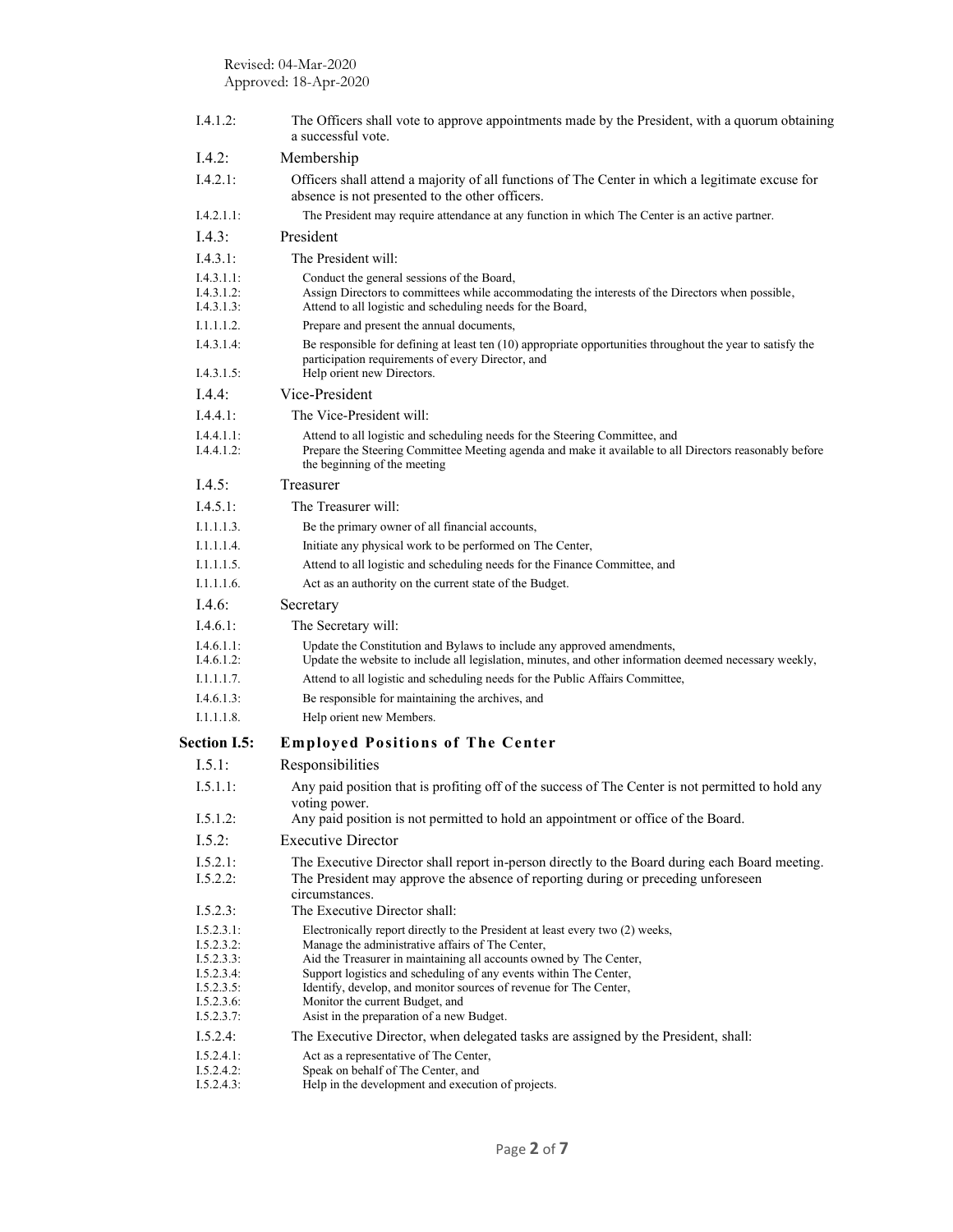| I.5.2.5:                                                                                                                                                 | The Executive Director, when delegated tasks are assigned by the Officers, shall:                                                                                                                                                                                                                                                                                                                                                                                                                                                                                                                                                                                                                                                                                |
|----------------------------------------------------------------------------------------------------------------------------------------------------------|------------------------------------------------------------------------------------------------------------------------------------------------------------------------------------------------------------------------------------------------------------------------------------------------------------------------------------------------------------------------------------------------------------------------------------------------------------------------------------------------------------------------------------------------------------------------------------------------------------------------------------------------------------------------------------------------------------------------------------------------------------------|
| I.5.2.5.1:<br>I.5.2.5.2:<br>I.5.2.5.3:                                                                                                                   | Support logistics and scheduling of events produced by The Center,<br>Plan and supervise the programs and activities of The Center, and<br>Interact with membership.                                                                                                                                                                                                                                                                                                                                                                                                                                                                                                                                                                                             |
| 1.5.2.6                                                                                                                                                  | The Executive Director, when delegated tasks are assigned by the Board, shall:                                                                                                                                                                                                                                                                                                                                                                                                                                                                                                                                                                                                                                                                                   |
| I.5.2.6.1:<br>I.5.2.6.2:<br>I.5.2.6.3:                                                                                                                   | Develop and implement new public relations,<br>Support current public relations efforts,<br>Manage employed staff, contracted staff, and volunteers.                                                                                                                                                                                                                                                                                                                                                                                                                                                                                                                                                                                                             |
| I.5.2.7:<br>I.5.2.8:                                                                                                                                     | The Executive Director will have an assessment of their duties every November by the Board.<br>The Executive Director may propose new tasks and projects relating to their role at The Center.                                                                                                                                                                                                                                                                                                                                                                                                                                                                                                                                                                   |
| I.5.3:                                                                                                                                                   | Hiring or Contracting Staff                                                                                                                                                                                                                                                                                                                                                                                                                                                                                                                                                                                                                                                                                                                                      |
| I.5.3.1:                                                                                                                                                 | The Finance Committee will initiate an Ad Hoc Commission to be tasked with:                                                                                                                                                                                                                                                                                                                                                                                                                                                                                                                                                                                                                                                                                      |
| I.5.3.1.1:<br>I.5.3.1.2:<br>I.5.3.1.3:<br>I.5.3.1.4:<br>I.5.3.1.5:<br>I.5.3.1.6:<br>I.5.3.1.7:<br>I.5.3.1.8:<br>I.5.3.1.9:<br>I.5.3.1.10:<br>I.5.3.1.11: | Determining the proper job duties and requirements of a job posting.<br>Proposing the most efficient recruitment techniques for the type of position required.<br>Producing and maintaining any recruitment resources for the position's requirement.<br>Filtering unqualified candidates based on given information.<br>At least five (5) candidates must be promoted.<br>Holding face-to-face interviews, and<br>At least three (3) candidates must be promoted.<br>Reporting any and all information to the Board.<br>All resources and notes must be handed over, including resumes and interview notes.<br>Report must include every applicant and reasoning for disqualification if any.<br>The report must include a ranking of all qualified candidates. |
| I.5.3.2:<br>I.5.3.3:                                                                                                                                     | All job postings must be reasonably and publicly accessible for a minimum of thirty (30) days.<br>Determinations of new employed staff will be held by the Board.                                                                                                                                                                                                                                                                                                                                                                                                                                                                                                                                                                                                |
| I.5.3.3.1:<br>I.5.3.3.2:                                                                                                                                 | A two-thirds $(2/3)$ vote is required to hire or contract staff.<br>The president will notify all interviewed candidates within seven (7) calendar days of the Board's decision.                                                                                                                                                                                                                                                                                                                                                                                                                                                                                                                                                                                 |
| Article II:                                                                                                                                              | <b>Procedures</b>                                                                                                                                                                                                                                                                                                                                                                                                                                                                                                                                                                                                                                                                                                                                                |
|                                                                                                                                                          |                                                                                                                                                                                                                                                                                                                                                                                                                                                                                                                                                                                                                                                                                                                                                                  |
| <b>Section II.1:</b>                                                                                                                                     | <b>Financial Expenditures</b>                                                                                                                                                                                                                                                                                                                                                                                                                                                                                                                                                                                                                                                                                                                                    |
| $II.1.1$ :                                                                                                                                               | An appropriation requests shall be defined as an itemized request for funds that states the<br>separate costs of goods sold, services rendered, work done, or the reallocation of funds.                                                                                                                                                                                                                                                                                                                                                                                                                                                                                                                                                                         |
| II.1.1.1:                                                                                                                                                | Any transaction that is clearly included within the Budget may be determined acceptable by the<br>Treasurer and shall not be subject to an appropriation request.                                                                                                                                                                                                                                                                                                                                                                                                                                                                                                                                                                                                |
| $II.1.2$ :                                                                                                                                               | Level 1 appropriation requests shall:                                                                                                                                                                                                                                                                                                                                                                                                                                                                                                                                                                                                                                                                                                                            |
| II.1.2.1:<br>II.1.2.2:                                                                                                                                   | Be expenditures totaling less than \$500.<br>Require written approval of the Treasurer.                                                                                                                                                                                                                                                                                                                                                                                                                                                                                                                                                                                                                                                                          |
| II.1.2.2.1:<br>II.1.2.2.2:                                                                                                                               | The President reserves the right to veto the request.<br>The Finance Committee reserves the right to override the veto with a two-thirds $(2/3)$ vote of the total<br>active membership of the Finance Committee.                                                                                                                                                                                                                                                                                                                                                                                                                                                                                                                                                |
| II.1.3:                                                                                                                                                  | Level 2 appropriation requests shall:                                                                                                                                                                                                                                                                                                                                                                                                                                                                                                                                                                                                                                                                                                                            |
| II.1.3.1:<br>II.1.3.2:                                                                                                                                   | Be expenditures totaling more than \$500.<br>Require a majority vote of the Finance and Operations Committee and a majority vote of the<br>Board for approval.                                                                                                                                                                                                                                                                                                                                                                                                                                                                                                                                                                                                   |
| II.1.3.2.1:<br>II.1.3.2.2:                                                                                                                               | The President reserves the right to veto the request.<br>The Finance Committee reserves the right to override the veto with a two-thirds $(2/3)$ vote of the total<br>active membership of the Finance Committee.                                                                                                                                                                                                                                                                                                                                                                                                                                                                                                                                                |
| II.1.4:                                                                                                                                                  | Level 3 appropriation requests shall be defined as emergency expenditures, and shall:                                                                                                                                                                                                                                                                                                                                                                                                                                                                                                                                                                                                                                                                            |
| II.1.4.1:<br>II.1.4.2:                                                                                                                                   | Require only the President's signature for approval.<br>Immediately be subject to an audit by the Finance and Operations Committee.                                                                                                                                                                                                                                                                                                                                                                                                                                                                                                                                                                                                                              |
| II.1.4.2.1:                                                                                                                                              | Should the President be found to be abusive of this method of expenditures, they shall be subject to<br>impeachment.                                                                                                                                                                                                                                                                                                                                                                                                                                                                                                                                                                                                                                             |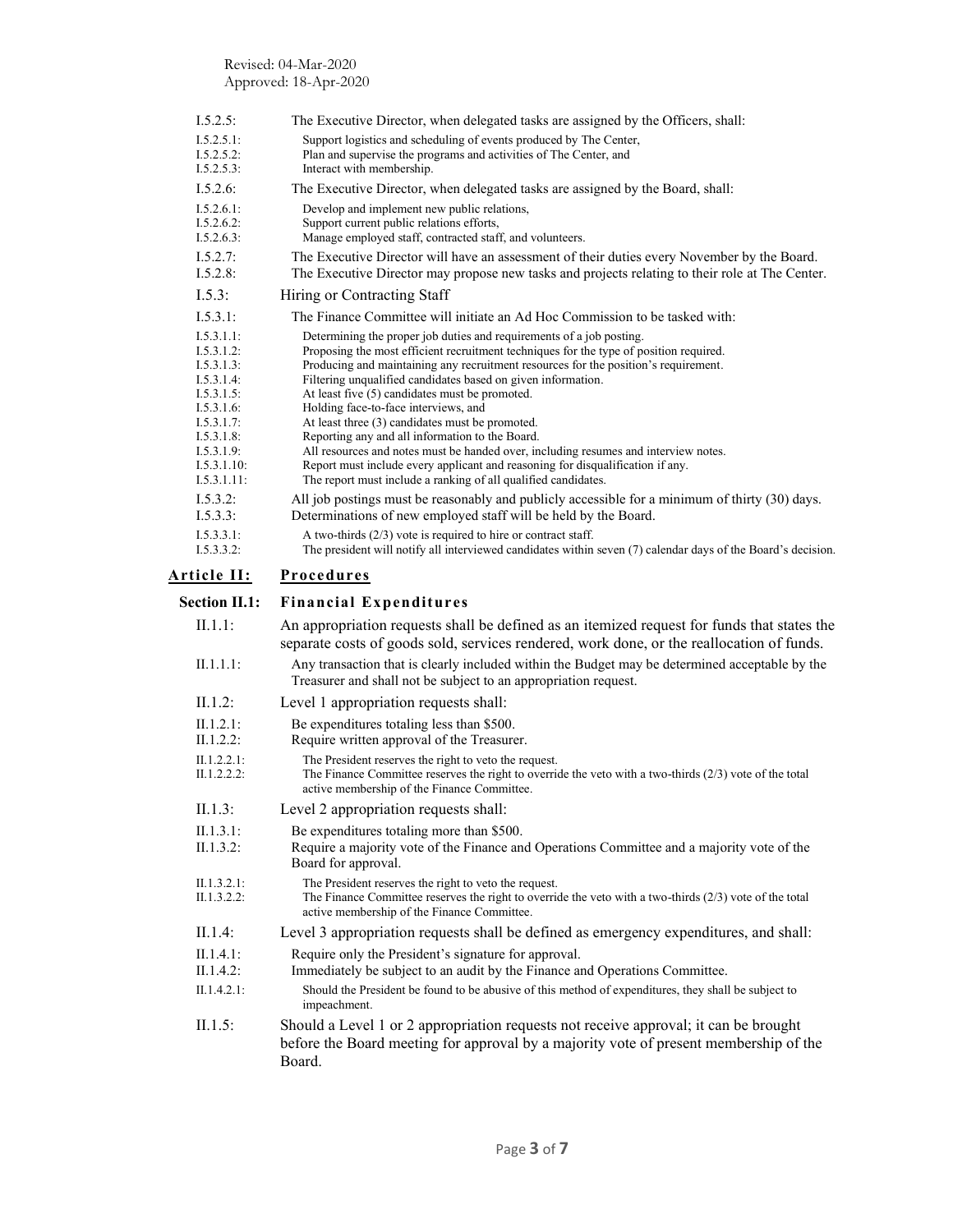| II.1.5.1:                  | Should the Treasurer or Finance Committee fail to act within twenty (20) business days of<br>receiving a Level 1 or 2 appropriation request, the request shall be automatically submitted to the<br>Board for approval. |
|----------------------------|-------------------------------------------------------------------------------------------------------------------------------------------------------------------------------------------------------------------------|
| II.1.6:                    | Should the expenditure exceed the approved amount the difference shall be subject to<br>approval by the Finance Committee.                                                                                              |
| II.1.6.1:                  | Should the extra expenditure not be approved, the spender may be held liable for the difference.                                                                                                                        |
| II.1.7:                    | The Finance Committee shall approve all personnel actions pertaining to The Center<br>operations including, but not limited to, the hiring of contracted employees and pay<br>adjustments.                              |
| II.1.7.1:                  | Termination of employees shall not require approval by the Finance Committee.                                                                                                                                           |
| II.1.8:                    | The President shall present the annual Budget for approval by the last Board meeting of<br>the year.                                                                                                                    |
| <b>Section II.2:</b>       | <b>Financial Audit Procedures</b>                                                                                                                                                                                       |
| II.2.1:                    | The Finance Committee shall be required to audit all Level 3 expenditures.                                                                                                                                              |
| II.2.1.1:                  | The Finance Committee shall determine the necessity of an audit by a simple majority vote of                                                                                                                            |
| II.2.1.2:                  | present members.<br>Should an audit be deemed necessary, the accused shall be informed of the pending audit hearing                                                                                                     |
| II.2.1.3:                  | at least one (1) week in advance.<br>A minimum of three (3) Finance Committee members must be present to conduct an audit.                                                                                              |
| II.2.1.4:                  | The audit will consider the following criteria:                                                                                                                                                                         |
| II.2.1.4.1:                | The program/event purpose and results,                                                                                                                                                                                  |
| II.2.1.4.2:                | Participation in the program/event,                                                                                                                                                                                     |
| II.2.1.4.3:<br>II.2.1.4.4: | The variance between funds requested and used,<br>Unforeseen costs not on the initial expenditure, and                                                                                                                  |
| II.2.1.4.5:                | Justification for the additional expenditure.                                                                                                                                                                           |
| $II.2.2$ :                 | The hearing shall be conducted as follows:                                                                                                                                                                              |
| II.2.2.1:                  | The Finance Committee and the accused shall meet at the established meeting time.                                                                                                                                       |
| II.2.2.2:                  | The Finance Committee shall take turns asking questions of the accused. Questions shall be<br>restricted to the above audit criteria.                                                                                   |
| II.2.2.3:                  | At least one (1) member of the Finance Committee shall take notes.                                                                                                                                                      |
| II.2.3:                    | Upon the completion of each audit, a report shall be compiled and submitted to the Board<br>for review.                                                                                                                 |
| II.2.3.1:                  | The report shall contain a brief overview of the expenditure reviewed, the accused, and the                                                                                                                             |
| II.2.3.2:                  | opinion of the Finance Committee based on the audit criteria.<br>The report shall be compiled within ten $(10)$ business days of the audit hearing.                                                                     |
| II.2.3.3:                  | Minority opinions shall be included.                                                                                                                                                                                    |
| II.2.3.4:                  | The Board shall not be allowed to alter the report.                                                                                                                                                                     |
| II.2.3.4.1:                | The Board does reserve the right to include an addendum.                                                                                                                                                                |
| II.2.3.5:                  | The final report shall be kept on file in The Center for a minimum of three (3) calendar years.                                                                                                                         |
| <b>Section II.3:</b>       | <b>Annual Documents</b>                                                                                                                                                                                                 |
| II.3.1:                    | Standing Rules of Order                                                                                                                                                                                                 |
| II.3.1.1:                  | Standing Rules of Order for The Center shall establish standing rules which include, but are not<br>limited to:                                                                                                         |
| II.3.1.1.1:<br>II.3.1.1.2: | The process for committee membership, and<br>Special rules for debate.                                                                                                                                                  |
| II.3.2:                    | Agenda                                                                                                                                                                                                                  |
| II.3.2.1:                  | The order of the Board Agendas, General Meeting Agendas, and Committee Agendas shall be<br>included in the Standing Rules presented by the President at the beginning of each year.                                     |
| II.3.3:                    | Code of Conduct                                                                                                                                                                                                         |
| II.3.3.1:                  | The Code of Conduct shall be included in the Standing Rules presented by the President at the<br>beginning of each year.                                                                                                |
| II.3.3.2:                  | These codes of conduct must include, but is not limited to:                                                                                                                                                             |
| II.3.3.2.1:                | The number of excused absences allowed,                                                                                                                                                                                 |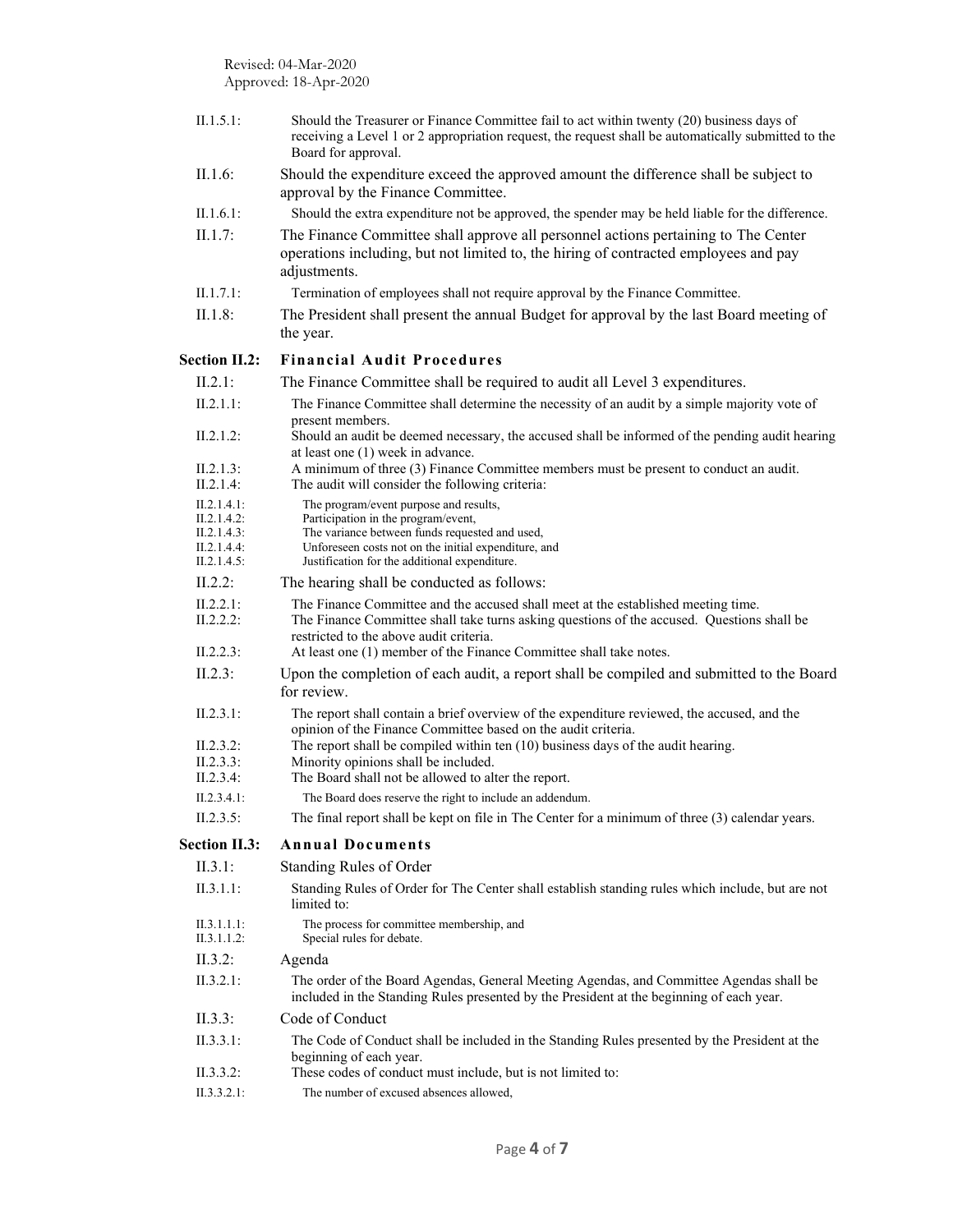Revised: 04-Mar-2020 Approved: 18-Apr-2020

| II.3.3.2.2: | The number of absences from committee meetings allowed, and |
|-------------|-------------------------------------------------------------|
|-------------|-------------------------------------------------------------|

- II.3.3.2.3: Definition of conduct unbecoming a member of that branch.
- II.3.3.3: Members found in violation of these codes of conduct may be subject to disciplinary actions as defined in the individual codes of conduct, as well as impeachment as defined in the Constitution.

## **Article III: Elections**

|                          | <b>Section III.1: Election Timeline</b>                                                                                                                                                |
|--------------------------|----------------------------------------------------------------------------------------------------------------------------------------------------------------------------------------|
| $III.1.1$ :<br>III.1.2:  | General elections shall be held during the last General Membership meeting of the year.<br>Newly elected members shall take office the last General Membership meeting of the<br>year. |
| 1.1.2.                   | An Election Commission must be initiated by the Steering Committee two (2) Board<br>meetings prior to the Fall General Meeting.                                                        |
| 1.1.3.                   | The Election Commission Rules must be published to the Board one (1) weeks before the<br>Board meeting prior to the Fall General Meeting.                                              |
| I.1.4.                   | The Board must publish the Rules with any revisions before the Board meeting prior to<br>the Fall General Meeting.                                                                     |
| 1.1.5.                   | Elections shall be held at the Fall General Meeting.                                                                                                                                   |
| I.1.5.1.                 | Any appeals of the Election or Election Commission will be held at the next Board Meeting.                                                                                             |
| I.1.5.2.                 | All decisions of the Board shall be final.                                                                                                                                             |
| III.1.3:                 | The outgoing Board shall hold their final meeting during the last Board meeting of the<br>calendar year.                                                                               |
| III.1.3.1:               | Immediately following the adjournment of the outgoing Board, the newly elected Board will<br>convene and elect committee Chairs.                                                       |
|                          | Section III.2: Election Commission                                                                                                                                                     |
| III.2.1:                 | The Election Commission shall consist of three members, not including the chair.                                                                                                       |
| $III.2.2$ :              | Members of the Election Commission shall be appointed by the Steering Committee, and<br>approved by a majority vote of the Board.                                                      |
| III.2.3:                 | The members of this committee shall forfeit the right to be a candidate in the year they<br>serve on the Election Commission.                                                          |
| $III.2.4$ :              | The Election Commission shall be appointed by the President, and must then be approved<br>by a majority vote of members present at the Board meeting.                                  |
| III.2.4.1:               | The Election Commission Chair cannot have been part of a contested election the previous year.                                                                                         |
| III.2.5:                 | There may be an Election Commission Advisor appointed by the President and approved<br>by the Board.                                                                                   |
| III.2.6:                 | The Election Commission shall be responsible for:                                                                                                                                      |
| III.2.6.1:               | Formulating the rules for the election,                                                                                                                                                |
| III.2.6.2:<br>III.2.6.3: | Publishing these rules to be approved by a majority vote of the Board, and<br>The enforcement of these rules.                                                                          |
| III.2.7:                 | Appeals of the Election Commission decision shall be made to the Board, whose decision                                                                                                 |
|                          | shall be final.                                                                                                                                                                        |
| III.2.8:                 | The Election Board shall be in place by the end of the weekend following the Fall<br>General Meeting.                                                                                  |
| III.2.9:                 | No tickets may campaign until the passage of the Election Board manual for the year in<br>which they seek office.                                                                      |
| <u> Article IV:</u>      | Committees                                                                                                                                                                             |
| <b>Section IV.1:</b>     | <b>Standing Committees</b>                                                                                                                                                             |
| IV.1.1:                  | The Steering Committee shall represent The Center in those matters concerning with                                                                                                     |

strategic oversight of meetings and projects.

- IV.1.1.1: The Steering Committee shall:
- IV.1.1.1.1: Be overseen by the Vice President,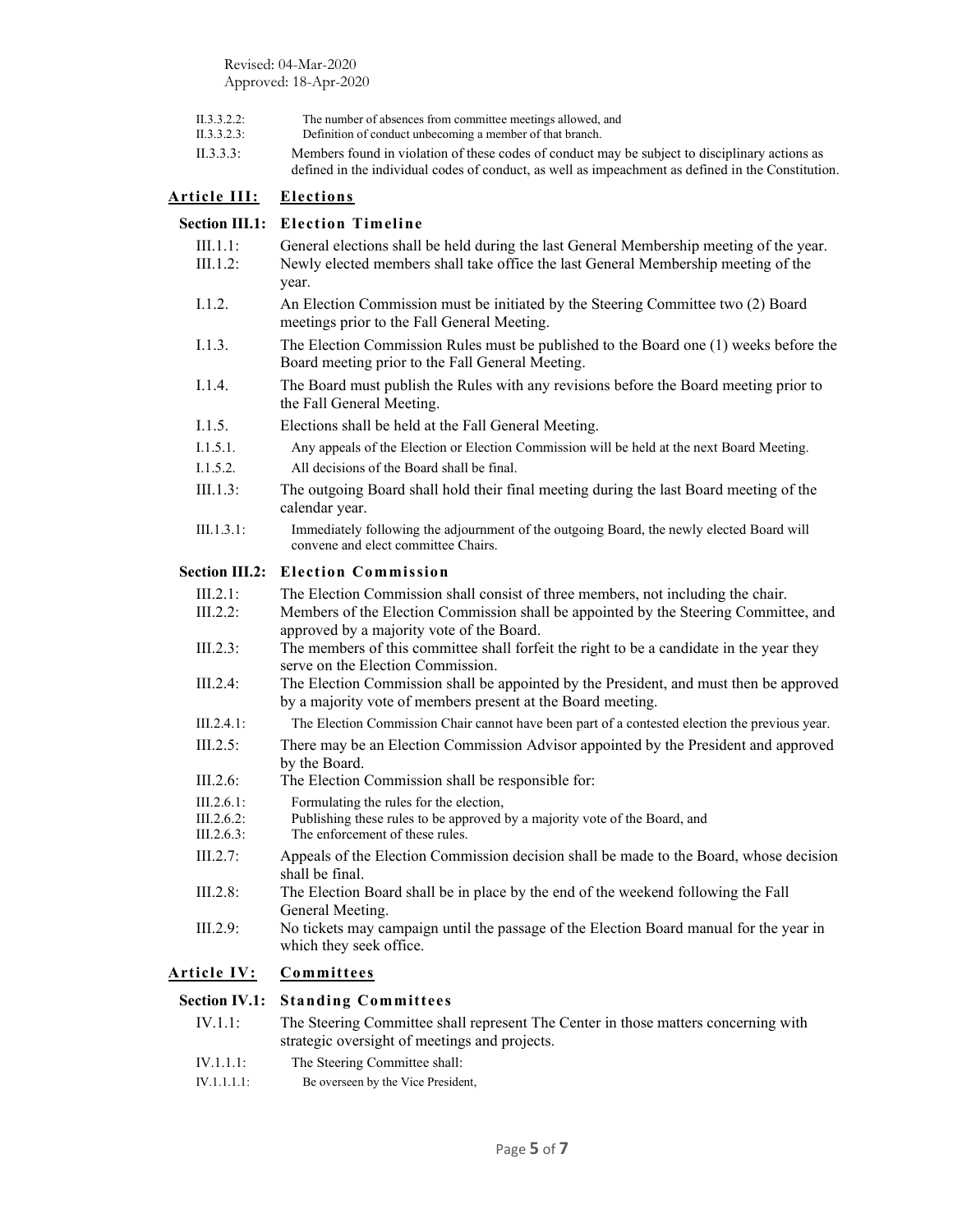Revised: 04-Mar-2020 Approved: 18-Apr-2020

| <b>Section V.2:</b>                                      | Ratification                                                                                                                                                                                                                                                                                                                            |
|----------------------------------------------------------|-----------------------------------------------------------------------------------------------------------------------------------------------------------------------------------------------------------------------------------------------------------------------------------------------------------------------------------------|
|                                                          | procedures.                                                                                                                                                                                                                                                                                                                             |
| <b>Section V.1:</b><br>V.1.1:                            | Amendments to the Bylaws<br>Amendments to this set of Bylaws shall be resolved through normal referendum                                                                                                                                                                                                                                |
| <u> Article V:</u>                                       | <b>Miscellaneous</b>                                                                                                                                                                                                                                                                                                                    |
|                                                          |                                                                                                                                                                                                                                                                                                                                         |
| IV.2.5.1:                                                | The nominated Director will hold the title of Director of Business.                                                                                                                                                                                                                                                                     |
| IV.2.5:                                                  | The Business and Commercial Committee shall represent The Center in those matters<br>concerning with relationships with corporate sponsors, seeking commercial donations,<br>and act as a liaison between The Center and local businesses.                                                                                              |
| IV.2.4.1:                                                | The nominated Director will hold the title of Director of Programming.                                                                                                                                                                                                                                                                  |
| IV.2.4:                                                  | The Programming Committee shall represent The Center in those matters concerning<br>with the maintenance of regularly scheduled events and aid in any novel events.                                                                                                                                                                     |
| IV.2.3.1:                                                | The nominated Director will hold the title of Director of Administrative Affairs.                                                                                                                                                                                                                                                       |
| IV.2.3:                                                  | The Administrative Affairs Committee shall represent The Center in those matters<br>concerning with relations and issues pertaining to local, state, and federal governments.                                                                                                                                                           |
| IV.2.2.1:                                                | The nominated Director will hold the title of Director of Academic Affairs.                                                                                                                                                                                                                                                             |
| $IV.2.2$ :                                               | The Academic Affairs Committee shall deal with all academic issues and matters, such as<br>grievances and standards, as well as relations between students and faculty.                                                                                                                                                                 |
| IV.2.1.1:                                                | The nominated Director will hold the title of Director of Volunteering.                                                                                                                                                                                                                                                                 |
| IV.2.1:                                                  | The Volunteering Committee shall deal with staffing power of events, recruitment of new<br>members, and general labor based on the needs of The Center.                                                                                                                                                                                 |
| <b>Section IV.2:</b>                                     | <b>General Committees</b>                                                                                                                                                                                                                                                                                                               |
| IV.1.3.2.1:<br>IV.1.3.2.2:                               | The Secretary and the President must have access to all accounts at all times.<br>The Secretary and the President must be notified of a password change before initiated.                                                                                                                                                               |
| IV.1.3.2:                                                | The Public Affairs Committee shall own and maintain all accounts and passwords of websites,<br>profiles, and resources that directly represent The Center in the public domain.                                                                                                                                                         |
| IV.1.3.1.2:<br>IV.1.3.1.3:<br>IV.1.3.1.4:<br>IV.1.3.1.5: | Own events that are produced outside of the physical location of The Center to include cyberspace,<br>Produce, own, and distribute electronic correspondence to include the newsletter,<br>Produce, own, and distribute advertisements and promotional resources, and<br>Produce, own, and distribute press releases or op-ed releases. |
| IV.1.3.1.1:                                              | Be overseen by the Secretary,                                                                                                                                                                                                                                                                                                           |
| IV.1.3.1:                                                | history of The Center.<br>The Public Affairs Committee shall:                                                                                                                                                                                                                                                                           |
|                                                          | issues relating to external content provided for the general public, and preserving the                                                                                                                                                                                                                                                 |
| IV.1.3:                                                  | The Public Affairs Committee shall represent The Center in those matters concerning all                                                                                                                                                                                                                                                 |
| IV.1.2.2:                                                | Distribution of funds is reserved by the President, Treasurer and any agents either appointed or<br>described here.                                                                                                                                                                                                                     |
| IV.1.2.1.1:<br>IV.1.2.1.2:<br>IV.1.2.1.3:<br>IV.1.2.1.4: | Be overseen by the Treasurer,<br>Be responsible for ensuring financial procedures are followed,<br>Own events that are provided within the physical location of The Center, and<br>Be responsible for the maintenance and upgrades of The Center.                                                                                       |
| IV.1.2.1:                                                | The Finance and Operations Committee shall:                                                                                                                                                                                                                                                                                             |
|                                                          | matters concerning with Budget, insurances, and the internal workings and function of<br>The Center.                                                                                                                                                                                                                                    |
| IV.1.1.1.5:<br>IV.1.2:                                   | Define activities that satisfy the participation requirement of every Director.<br>The Finance and Operations ("Finance") Committee shall represent The Center in those                                                                                                                                                                 |
| IV.1.1.1.2:<br>IV.1.1.1.3:<br>IV.1.1.1.4:                | Determine disciplinary actions when required,<br>Establish and appoint the Election Commission Chair during elections.<br>Present an agenda for each Board meeting and General Membership meeting, and                                                                                                                                  |